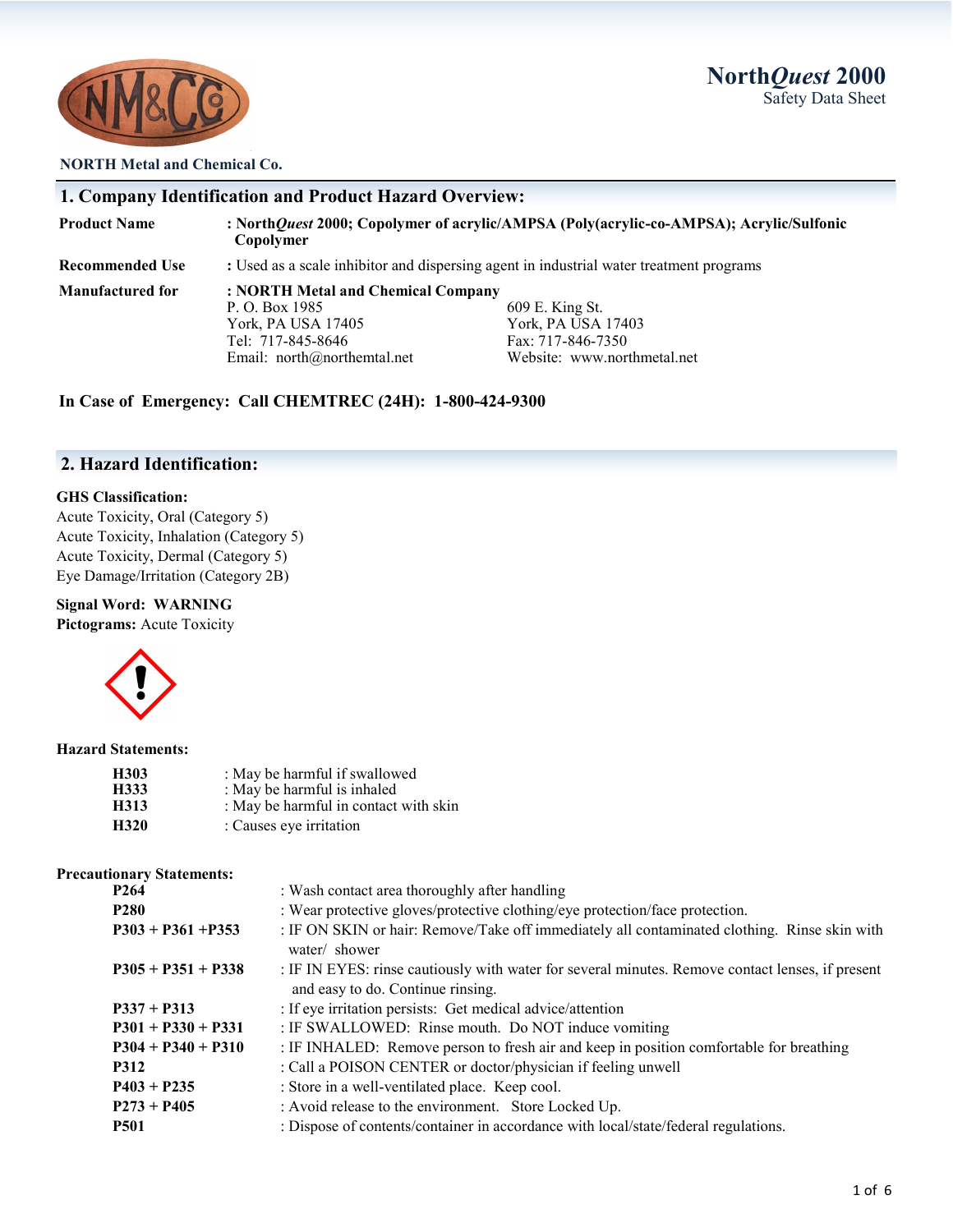### **3. Composition/Information on Ingredient:**

**Chemical Name : North***Quest* **2000;** Copolymer of acrylic/AMPSA (Poly(acrylic-co-AMPSA) **Chemical Family :** Acrylic Polymer in water solution

| Substance:                | <b>CAS Number:</b> | <b>Hazard</b> | Compo. $(\% )$ |
|---------------------------|--------------------|---------------|----------------|
| Copolymer of acrylic acid | 40623-75-4         | See section 2 | Proprietary    |
| Water                     | 7732-18-5          |               | Proprietary    |

| <b>4. First Aid Measures:</b> |                                                                                                                                                                                                |
|-------------------------------|------------------------------------------------------------------------------------------------------------------------------------------------------------------------------------------------|
| Eyes                          | : Flush with running water for at least fifteen minutes, periodically lifting upper and lower eyelids.<br>Remove any contact lenses if safe to do so. If irritation persists, get medical aid. |
| <b>Skin</b>                   | : Flush skin with plenty of running water and soap. Remove contaminated clothing. If irritation<br>persists, get medical aid. Clean and dry contaminated clothing thoroughly before reuse.     |
| Ingestion                     | : If the product is swallowed, drink 1 to 2 glasses of water. Consult a physician if necessary. Never<br>give anything by mouth to an unconscious person.                                      |
| <b>Inhalation</b>             | : If safe to do so, remove individual from further exposure. Keep warm and at rest. If cough or other<br>symptoms develop, call doctor/poison center immediately.                              |
| <b>Note to Physician</b>      | : Treat symptomatically.                                                                                                                                                                       |
|                               | PPE for first responders : Gloves and safety goggles are highly recommended.                                                                                                                   |

### **5. Fire Fighting Measures:**

| Flash Point $(^{\circ}C)$                                    | : Non-combustible                                                                                                                                                                                                                                                                                                                                          |
|--------------------------------------------------------------|------------------------------------------------------------------------------------------------------------------------------------------------------------------------------------------------------------------------------------------------------------------------------------------------------------------------------------------------------------|
| <b>Flammable Limits</b>                                      | : Not applicable                                                                                                                                                                                                                                                                                                                                           |
| <b>Auto ignition Temp.</b>                                   | : Not applicable                                                                                                                                                                                                                                                                                                                                           |
| <b>Decomposition Temp.</b>                                   | : $>230^{\circ}$ C (Thermal Decomposition)                                                                                                                                                                                                                                                                                                                 |
| <b>Flame Propagation or</b><br><b>Burning Rate of Solids</b> | : No data available.                                                                                                                                                                                                                                                                                                                                       |
| <b>General Hazard</b>                                        | : Evacuate personnel in a manner to avoid inhalation of irritating and/or harmful fumes and<br>smoke.                                                                                                                                                                                                                                                      |
| <b>Extinguishing Media</b>                                   | : Water spray, chemical-type foam, carbon dioxide. Appropriate for the surrounding area.                                                                                                                                                                                                                                                                   |
| <b>Hazardous Combustion</b><br><b>Products</b>               | : Carbon monoxide, carbon dioxide, and sulfur oxides. Thermal decomposition may yield acrylic<br>monomers.                                                                                                                                                                                                                                                 |
|                                                              | Fire Fighting Procedures: This product is a non-flammable substance. However, hazardous decomposition and combustion<br>products such as carbon and sulfur oxides can be formed if product is burning. Material can<br>splatter above 100C/212F.Cool exposed containers with water Spray to prevent over heating. Dry<br>residue of product may also burn. |

**Fire Fighting Equipment**: Respiratory and eye protection are required for fire fighting personnel. Full protective equipment (bunker gear) and self-contained breathing apparatus (SCBA) should be used for all indoor fires and any significant outdoor fires. Evacuate area and fight fire from safe distance or a protected location. Move fire-exposed containers, if allowable without sacrificing the safety of others and firefighters. If possible without risk, firefighters should control run-off water to prevent environmental contamination.

**Sensitivity to Static Discharge :** No data available. **Sensitivity to Mechanical Impact :** No data available.

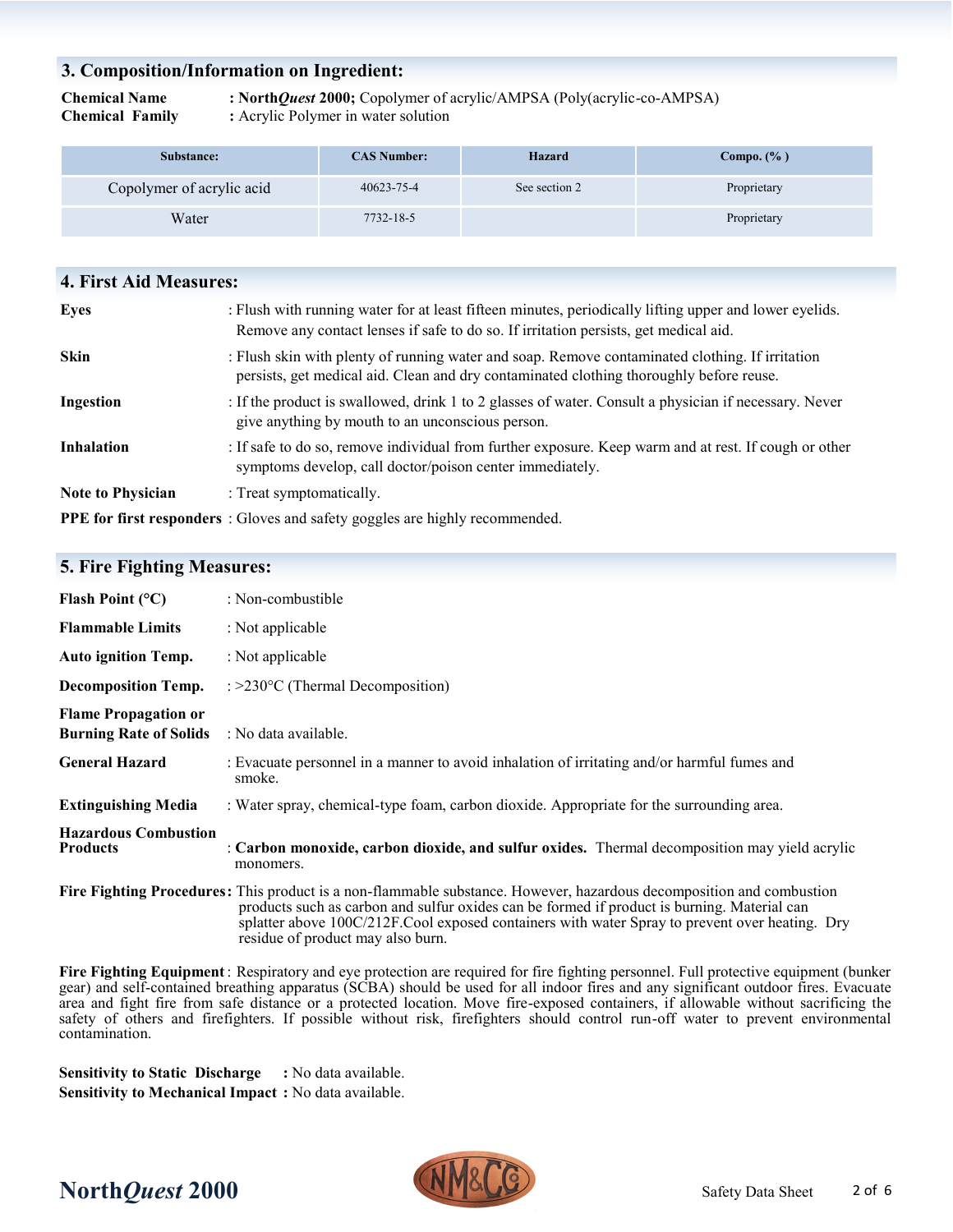### **6. Accidental Release Measures:**

### **Protective Gear for Personnel:**

- **For Small Spill:** Safety glasses or chemical splash goggles, chemically resistant gloves (rubber/latex), chemically resistant boots, and any appropriate body protection to minimize direct contact to the skin.
- **For Large Spill:** Triple gloves (rubber and nitrile over latex), chemical resistant suit, boots, hard hat, full face mask/an air purifying respirator (NIOSH approved). Self contained breathing apparatus must be worn in situations where fumigant gas generation and low oxygen levels are a consequence of contamination from the leak.

### **Spill Clean-up Procedures:**

- **For Small Spill:** In the event of a small spill, the leak should be contained with an absorbent pad and placed in a properly labeled waste disposal container immediately. Clean the spill area with water. Do not let chemical/waste enter the environment
- **For Large Spill:** In the event of a large spill, contain the spill immediately and dispose according to state, federal, and local hazardous waste regulation. Do not let chemical/waste enter the environment.

### **Environmental Precaution:**

Water spill: use appropriate containment to avoid run off or release to sewer or other waterways. Land spill: use appropriate containment to avoid run off or release to ground. **General precaution:** remove containers of strong acid and alkali from the release area.

**Release Notes:** If spill could potentially enter any waterway, including intermittent dry creeks, contact local authorities.

### **7. Handling and Storage:**

**Handling:** Avoid contact with eyes, skin, and clothing. Do not taste or swallow. Do not inhale vapor or mist. Use with adequate ventilation. For industrial use only! Keep away from sources of ignition. Handle in a manner consistent with good industrial/ manufacturing techniques and practices. Wash hands thoroughly with soap and water after use. Remove contaminated clothing and protective equipment before entering eating areas.

**Storage:** Store in a cool, dry well-ventilated area. Keep containers closed when not in use. Keep product isolated from incompatible materials/conditions such as freezing temperatures. Empty containers retain vapor and material residue. Observe all recommended safety precautions until container is cleaned, reconditioned or destroyed. Do not store with strong oxidizing bases and strong bases.

### **8. Exposure Controls and Personal Protection:**

**Engineering Controls:** Good general ventilation should be used. Ventilation rates should be matched to conditions. If applicable, use process enclosures, local exhaust ventilation, or other engineering controls to maintain airborne levels below recommended exposure limits. If exposure limits have not been established, maintain airborne levels to an acceptable level. Eye wash facilities and emergency shower must be available when handling this product.

#### **Personal Protective Equipment:**

**Eyes and face:** Wear safety glasses with side shields or goggles when handling this material. OSHA Standard - 29 CFR 1910.133 or ANSI Z87.1– 2010

**Skin:** Avoid direct contact with skin. Wear chemically resistant gloves, apron, boots or whole bodysuit when handling this product. OSHA Standard - 29 CFR1910.138

**Respiratory:** Avoid breathing vapor or mist. Use NIOSH approved respiratory protection equipment when air borne exposure is excessive. If used, full face-piece replaces the need for face shield and/or chemical goggles. Consult the respirator manufacturer to determine the appropriate type of equipment for a given application. OSHA Standard CFR 1910.134

**Work Hygienic Practices:** Facilities storing or using this material should be equipped with emergency eyewash, and a safety shower. Good personal hygiene practices should always be followed.

#### **Exposure Limits:**

| Component:           | OSHA STEL | OSHA PEL | ACGIH TLV | ACGIH STEL |
|----------------------|-----------|----------|-----------|------------|
| Copolymer of acrylic | N/A       | N/A      | N/A       | N/A        |



## **North***Quest* **2000** Safety Data Sheet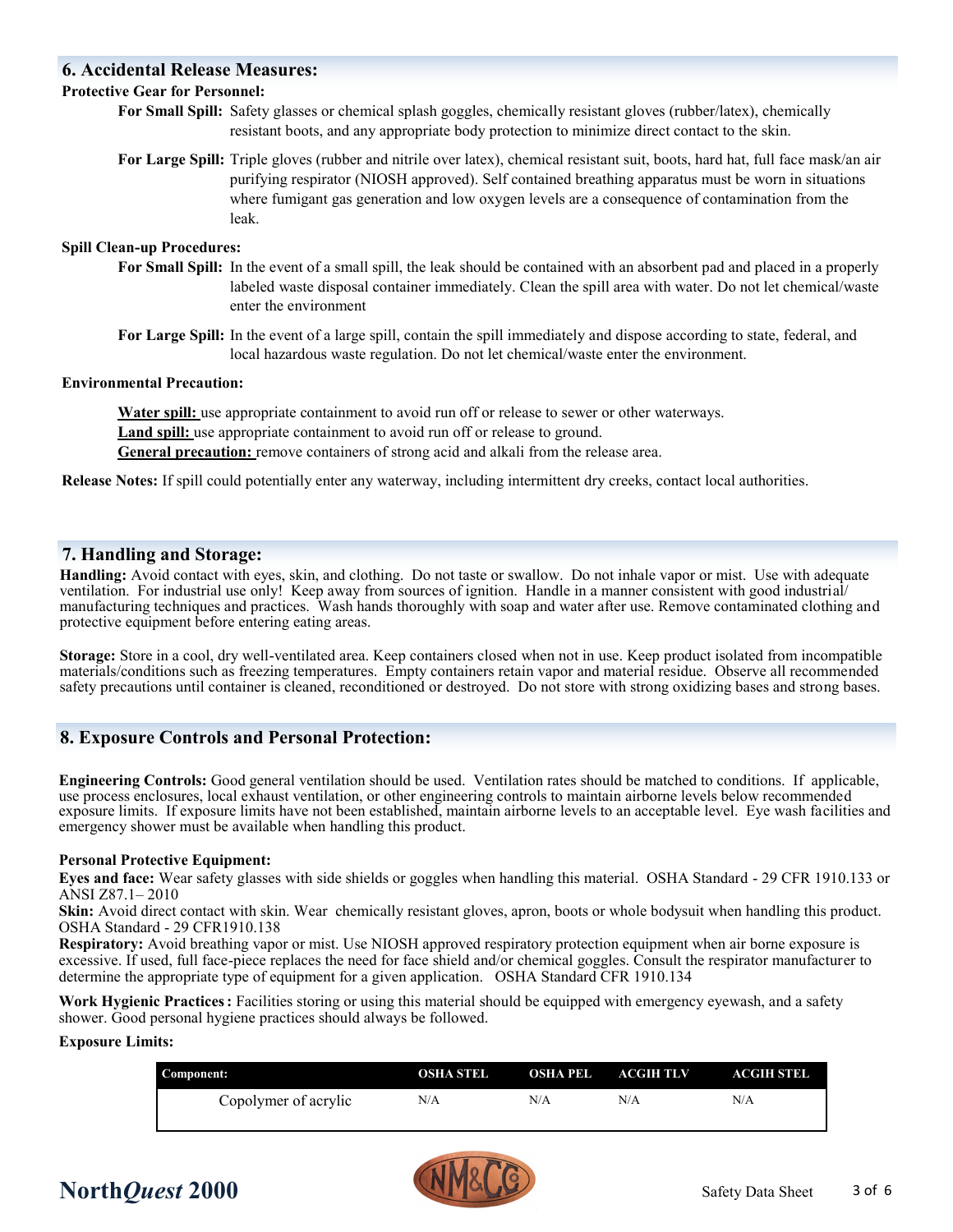| <b>9. Chemical and Physical Properties:</b> |                                   |                              |                                    |
|---------------------------------------------|-----------------------------------|------------------------------|------------------------------------|
| Appearance                                  | : Clear Liquid                    | <b>Decomposition Temp.</b>   | : $>230^{\circ}$ C                 |
| Odor                                        | : Characteristic                  | <b>Evaporation Rate</b>      | : Not available                    |
| <b>Odor threshold</b>                       | : Not available                   | <b>Flammability</b>          | : Not flammable                    |
| Color                                       | : Colorless to Light Yellow/Amber | <b>Upper Explosive Limit</b> | : Not available                    |
| pH (1% Solution)                            | $: 3.0 - 5.0$                     | <b>Vapor Pressure</b>        | : 3.2 kPa @ $25^{\circ}$ C         |
| <b>Melting Point</b>                        | $: > -5$ °C                       | <b>Vapor Density</b>         | : No data available                |
| <b>Freezing Point</b>                       | $: < -5$ °C                       | <b>Specific Gravity</b>      | : $1.180 - 1.250$ @ $25^{\circ}$ C |
| <b>Boiling Range</b>                        | $: >100^{\circ}C$                 | <b>Solubility</b>            | : Soluble in water                 |
| <b>Flash Point</b>                          | : Not applicable.                 |                              |                                    |
| <b>Viscosity (mPa.s)</b>                    | : 100 - 400 cps $@25$ °C          |                              |                                    |

### **10. Stability and Reactivity:**

| <b>Stability</b>           | : The product is stable under normal ambient conditions of temperature and pressure.                                                                                                        |
|----------------------------|---------------------------------------------------------------------------------------------------------------------------------------------------------------------------------------------|
| Polymerization             | : Polymerization will not occur                                                                                                                                                             |
| <b>Hazardous</b>           | <b>Decomposition Products</b> : Thermal decomposition may yield acrylic monomers and hydrocarbons. Fire/burning of the product<br>may yield toxic fumes of carbon oxides and sulfur oxides. |
|                            | <b>Incompatible Materials</b> : Strong oxidizing agents may cause exothermic reaction.                                                                                                      |
| <b>Conditions to Avoid</b> | : Avoid exposure to extreme temperatures, contact with incompatible chemicals, uncontrolled contact with<br>accelerants. Protect from freezing.                                             |

### **11. Toxicological Information:**

### **Acute Toxicity Data:**

| Oral LD <sub>50</sub>       | $\frac{1}{2}$ > 5000 mg/kg (Rat)    |
|-----------------------------|-------------------------------------|
| Dermal LD <sub>50</sub>     | $\frac{1}{2}$ > 5000 mg/kg (Rabbit) |
| Inhalation LD <sub>50</sub> | : No data available                 |

### **Corrosion/Irritation:**

| Skin | : No Skin Irritation (Rabbit). |
|------|--------------------------------|
| Eyes | : Slight Irritation (Rabbit).  |

### **Sensitization:**

| Respiratory                 | : No data available.                |
|-----------------------------|-------------------------------------|
| Skin                        | : No data available.                |
| Carcinogenicity             | : No data available.                |
| Mutagenicity                | : No data available.                |
| <b>Reproductive Effects</b> | : No data available.                |
| <b>Teratogenic Effects</b>  | : No data available.                |
| <b>Routes of Exposure</b>   | : Eyes, Skin, Inhalation, Ingestion |

### **Long Term Exposure Health Effects:**

| Eyes       | : Can cause severe irritation to the eyes if exposure if prolonged.                       |
|------------|-------------------------------------------------------------------------------------------|
| Skin       | : Can cause significant irritation if exposure is prolonged.                              |
| Inhalation | : Can lead to coughing, nasal congestion, tightness of chest and /or shortness of breath. |
| Ingestion  | : Can lead to possible nausea or vomiting.                                                |
|            |                                                                                           |

# **North***Quest* **2000** Safety Data Sheet

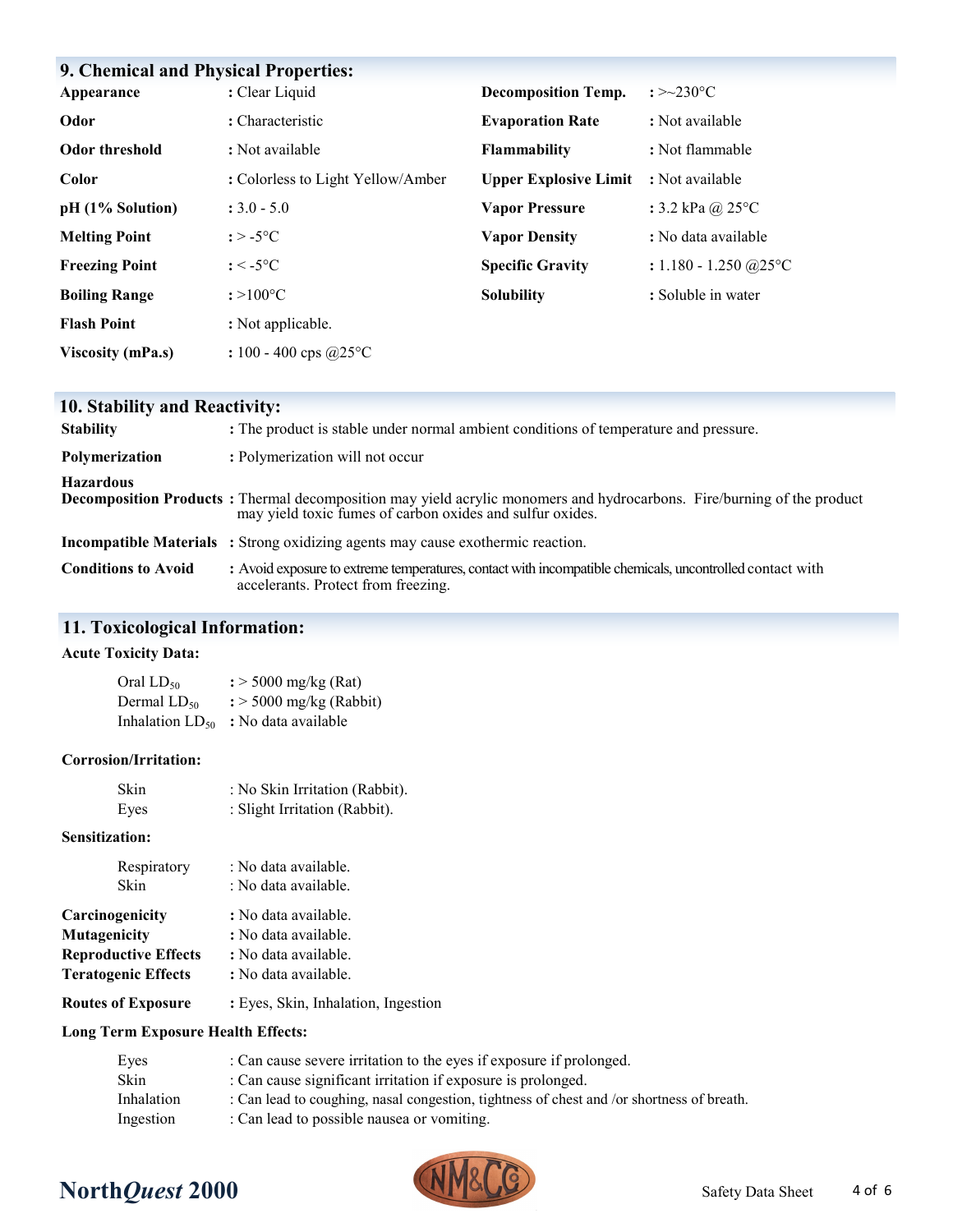### **12. Ecological Information:**

**All work practices must be aimed at eliminating environmental contamination. Do not allow undiluted product or large quantities to enter ground water or sewage systems. Release of large amounts of this product into aquatic environments may lead to a decrease in pH, which can be harmful to aquatic organisms.**

| Biodegradability:                 | No data available.                                                                                                                          |
|-----------------------------------|---------------------------------------------------------------------------------------------------------------------------------------------|
| <b>Bioaccumulative Potential:</b> | No data available.                                                                                                                          |
| <b>Terrestrial Ecotoxicity:</b>   | This material may be harmful or fatal to contaminated plants or animals, especially if large<br>volumes are released into the environments. |
| <b>Aquatic Ecotoxicity:</b>       | LC <sub>50</sub> Rainbow trout $96h > 1,000$ mg/L<br>$LC_{50}$ Bluegill sunfish (Lepomis macrochirus) 96h > 1,000 mg/L                      |
| <b>Aquatic Invertebrates:</b>     | $EC_{50}$ Daphnia Magna 48h >1,000 mg/L                                                                                                     |
| <b>Mobility in Soil:</b>          | No data available.                                                                                                                          |
| <b>Other Adverse Effects:</b>     | No data available.                                                                                                                          |

### **13. Disposal Considerations:**

| <b>Disposal Method</b>  | : Dispose of waste at an appropriate waste disposal facility according to current applicable laws and<br>regulations.                                                                                                          |
|-------------------------|--------------------------------------------------------------------------------------------------------------------------------------------------------------------------------------------------------------------------------|
| <b>For Large Spills</b> | : Contain material and call local authorities for emergency assistance.                                                                                                                                                        |
| <b>Product Disposal</b> | : Dispose of at a supervised incineration facility or an appropriate waste disposal facility according to<br>current applicable local, state and federal laws, regulations and product characteristics at time of<br>disposal. |
| <b>Empty Container</b>  | : Contaminated container should be labeled and disposed in accordance to local, state and federal laws and<br>regulations.                                                                                                     |
| <b>General Comments</b> | : Refer to section 6, accidental release measures for additional information.                                                                                                                                                  |

### **14. Transport Information:**

| <b>Regulatory</b><br><b>Information</b> | UN No. | <b>Proper Shipping Name</b> | <b>UN Class</b> | Packing<br>Group | Labels |
|-----------------------------------------|--------|-----------------------------|-----------------|------------------|--------|
| <b>US DOT</b>                           | None   | Not Regulated               | None            |                  | None   |
| <b>IMDG</b>                             | None   | Not Regulated               | None            |                  | None   |
| <b>IATA</b>                             | None   | Not Regulated               | None            |                  | None   |

### **15. Regulatory Information:**

**U.S. Federal Regulations: Not federally regulated**

**TSCA Status: All components of this product are listed (or are not required to be listed) in the TSCA inventory.**

**CERCLA Section 103 (40 CFR 302.4): No**

**Section 311/312 Categorizations (40 CFR 370): Acute Hazard**

**SARA Section 313: No**

**29 CFR 1910.1200 Classification: No** 

# **North***Quest* **2000** Safety Data Sheet